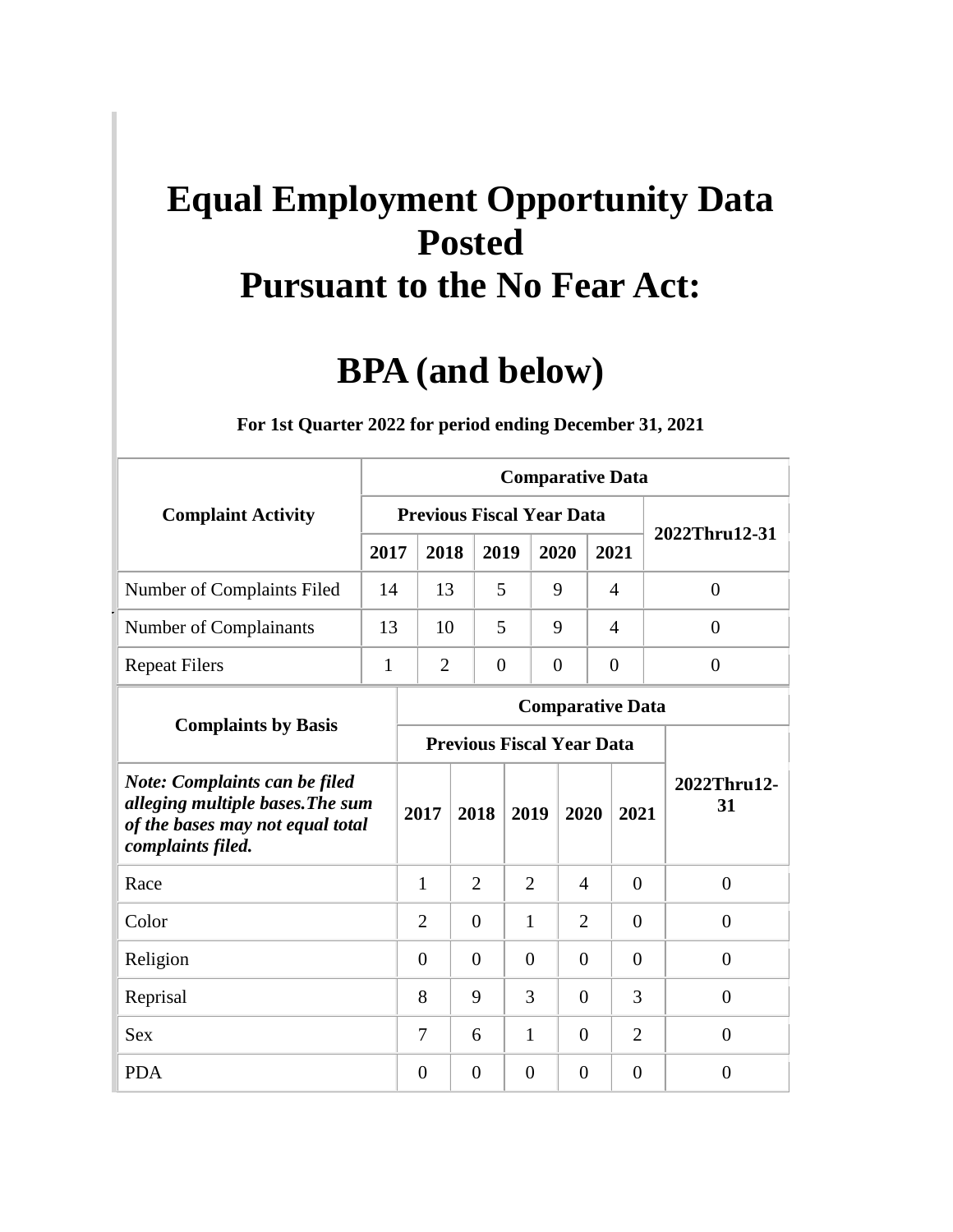| National Origin      | $\overline{0}$ | $\overline{0}$ | $\overline{0}$ | $\overline{0}$ | $\overline{0}$ |  |
|----------------------|----------------|----------------|----------------|----------------|----------------|--|
| <b>Equal Pay Act</b> | $\overline{0}$ | $\overline{0}$ | $\overline{0}$ | $\overline{0}$ | $\theta$       |  |
| Age                  | 4              | 5              | 2              | $\overline{0}$ |                |  |
| Disability           | $\overline{2}$ | 8              | 3              | $\overline{0}$ | 3              |  |
| Genetics             | $\overline{0}$ | $\overline{0}$ | $\theta$       | $\overline{0}$ | $\theta$       |  |
| Non-EEO              | $\overline{0}$ | $\overline{0}$ | $\Omega$       | $\overline{0}$ | $\Omega$       |  |
|                      |                |                |                |                |                |  |

|                                                                                                                                   |                  |                |                                  |                | <b>Comparative Data</b> |                   |
|-----------------------------------------------------------------------------------------------------------------------------------|------------------|----------------|----------------------------------|----------------|-------------------------|-------------------|
| <b>Complaints by Issue</b>                                                                                                        |                  |                | <b>Previous Fiscal Year Data</b> |                |                         |                   |
| <b>Note: Complaints can be filed</b><br>alleging multiple bases. The sum<br>of the bases may not equal total<br>complaints filed. | 2017             | 2018           | 2019                             | 2020           | 2021                    | 2022Thru12-<br>31 |
| Appointment/Hire                                                                                                                  | $\overline{2}$   | $\mathbf{1}$   | $\overline{0}$                   | $\overline{0}$ | $\mathbf{1}$            | $\overline{0}$    |
| <b>Assignment of Duties</b>                                                                                                       | $\overline{0}$   | $\overline{2}$ | $\overline{0}$                   | $\overline{0}$ | $\overline{0}$          | $\overline{0}$    |
| Awards                                                                                                                            | $\Omega$         | $\Omega$       | $\theta$                         | 1              | $\theta$                | $\Omega$          |
| <b>Conversion to Full Time/Perm</b><br><b>Status</b>                                                                              | $\overline{0}$   | $\overline{0}$ | $\overline{0}$                   | $\overline{0}$ | $\overline{0}$          | $\overline{0}$    |
| <b>Disciplinary Action</b>                                                                                                        |                  |                |                                  |                |                         |                   |
| Demotion                                                                                                                          | $\overline{0}$   | $\overline{0}$ | $\mathbf{1}$                     | $\theta$       | $\overline{0}$          | $\overline{0}$    |
| Reprimand                                                                                                                         | $\mathbf{1}$     | $\overline{2}$ | $\theta$                         | $\overline{0}$ | $\theta$                | $\theta$          |
| Suspension                                                                                                                        | $\mathbf{1}$     | $\mathbf{1}$   | $\overline{0}$                   | $\overline{0}$ | $\overline{0}$          | $\overline{0}$    |
| Removal                                                                                                                           | $\overline{0}$   | $\overline{2}$ | 1                                | 1              | $\overline{0}$          | $\overline{0}$    |
| Other                                                                                                                             | 1                | $\theta$       | $\theta$                         | $\theta$       | $\theta$                | $\overline{0}$    |
| Duty Hours                                                                                                                        | $\overline{0}$   | $\overline{0}$ | $\overline{0}$                   | $\overline{0}$ | $\theta$                | $\theta$          |
| Perf. Eval./ Appraisal                                                                                                            | $\mathbf{1}$     | $\overline{4}$ | $\overline{0}$                   | $\mathbf{1}$   | $\overline{0}$          | $\overline{0}$    |
| Examination/Test                                                                                                                  | $\boldsymbol{0}$ | $\overline{0}$ | $\overline{0}$                   | $\overline{0}$ | $\boldsymbol{0}$        | $\boldsymbol{0}$  |
| <b>Harassment</b>                                                                                                                 |                  |                |                                  |                |                         |                   |
| Non-Sexual                                                                                                                        | 6                | $\overline{4}$ | $\overline{0}$                   | $\overline{4}$ | 1                       | $\overline{0}$    |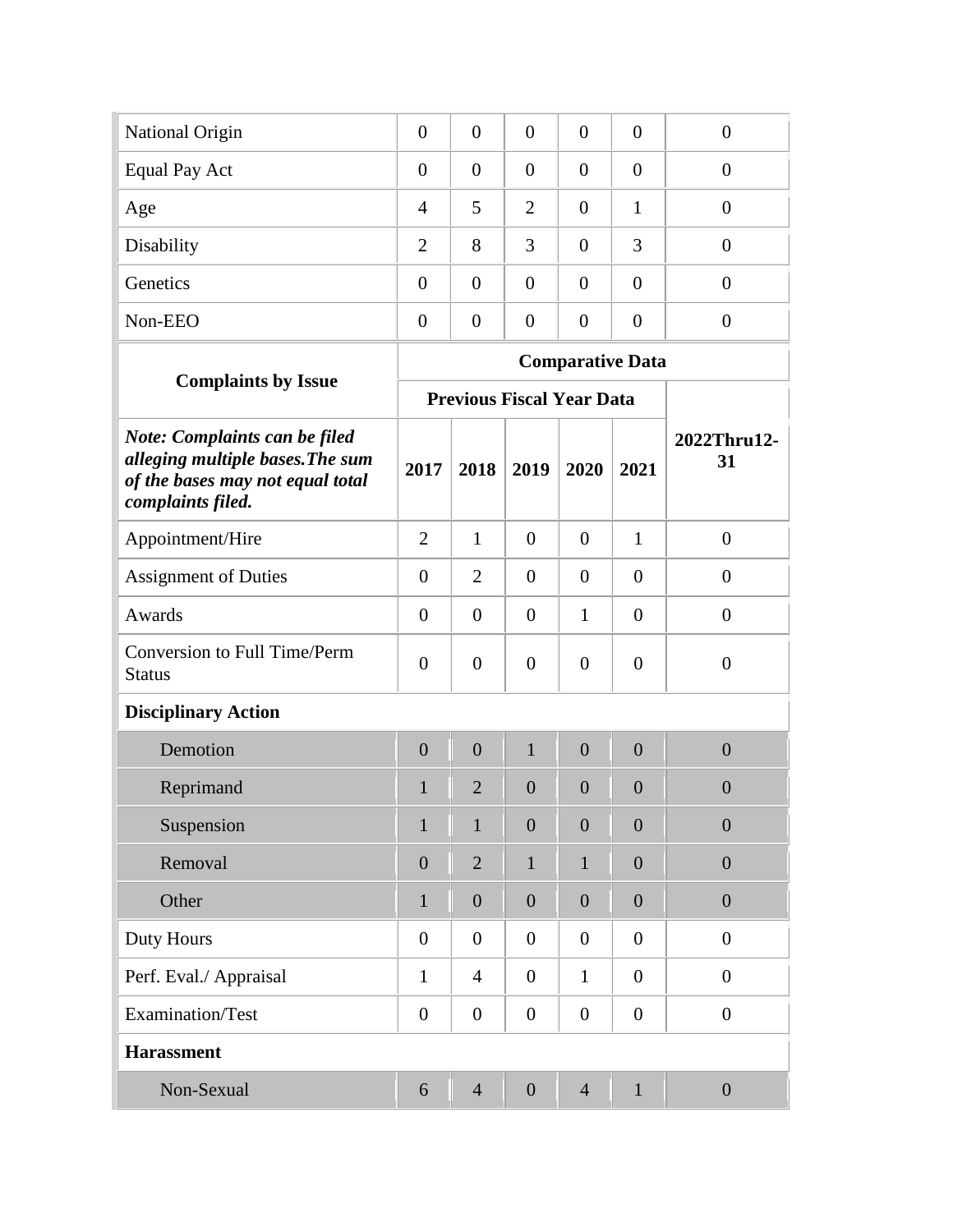| Sexual                                        |        | $\overline{0}$                   | $\overline{0}$ |  | $\mathbf{1}$               | $\mathbf{1}$            | $\overline{0}$ | $\overline{0}$ |
|-----------------------------------------------|--------|----------------------------------|----------------|--|----------------------------|-------------------------|----------------|----------------|
| <b>Medical Examination</b>                    |        | $\overline{0}$                   | $\theta$       |  | $\theta$                   | $\theta$                | $\overline{0}$ | $\overline{0}$ |
| Pay including overtime                        |        | $\overline{0}$                   | $\theta$       |  | $\theta$                   | $\theta$                | $\theta$       | $\overline{0}$ |
| Promotion/Non-Selection                       |        | 1                                | $\theta$       |  | $\theta$                   | $\theta$                | $\overline{0}$ | $\overline{0}$ |
| Reassignment                                  |        |                                  |                |  |                            |                         |                |                |
| Denied                                        |        | $\overline{0}$                   | $\overline{0}$ |  | $\overline{0}$             | $\overline{0}$          | $\overline{0}$ | $\overline{0}$ |
| Directed                                      |        | $\overline{0}$                   | $\overline{0}$ |  | $\overline{0}$             | $\overline{0}$          | $\overline{0}$ | $\overline{0}$ |
| <b>Reasonable Accommodation</b><br>Disability |        | $\mathbf{1}$                     | $\overline{0}$ |  | $\overline{0}$             | $\overline{0}$          | $\overline{0}$ | $\overline{0}$ |
| Reinstatement                                 |        | $\overline{0}$                   | $\theta$       |  | $\overline{0}$             | $\overline{0}$          | $\Omega$       | $\theta$       |
| Religious Accommodation                       |        | $\overline{0}$                   | $\theta$       |  | $\theta$<br>$\overline{0}$ |                         | $\Omega$       | $\overline{0}$ |
| Retirement                                    |        | $\overline{0}$                   | $\theta$       |  | $\mathbf{1}$               | $\overline{0}$          | $\theta$       | $\theta$       |
| Sex-Stereotyping                              |        | $\overline{0}$                   | $\theta$       |  | $\theta$                   | $\overline{0}$          | $\theta$       | $\theta$       |
| Telework                                      |        | $\overline{0}$                   | $\theta$       |  | $\theta$                   | $\theta$                | $\theta$       | $\Omega$       |
| Termination                                   |        | 5                                | $\overline{2}$ |  | $\theta$                   | $\theta$                | $\overline{0}$ | $\overline{0}$ |
| Terms/Conditions of Employment                |        | $\overline{0}$                   | 3              |  | $\theta$                   | $\theta$                | $\overline{0}$ | $\overline{0}$ |
| <b>Time and Attendance</b>                    |        | $\overline{0}$                   | $\mathbf{1}$   |  | $\theta$<br>$\theta$       |                         | $\theta$       | $\overline{0}$ |
| Training                                      |        | $\theta$                         | 1              |  | $\boldsymbol{0}$           | $\boldsymbol{0}$        | $\theta$       | $\theta$       |
| <b>Other</b>                                  |        |                                  |                |  |                            |                         |                |                |
|                                               |        |                                  |                |  |                            | <b>Comparative Data</b> |                |                |
| <b>Processing Time</b>                        |        | <b>Previous Fiscal Year Data</b> |                |  |                            |                         |                | 2022Thru12-    |
|                                               | 2017   | 2018                             | 2019           |  |                            | 2020                    | 2021           | 31             |
| Complaints pending during fiscal year         |        |                                  |                |  |                            |                         |                |                |
| Average number of<br>days in investigation    | 272.92 | 205.00                           | 207.57         |  | 202.60                     |                         | 171.67         | $\overline{0}$ |
| Average number of<br>days in final action     | 41.00  | 253.25                           | 434.80         |  | 545.50                     |                         | 187.57         | $\overline{0}$ |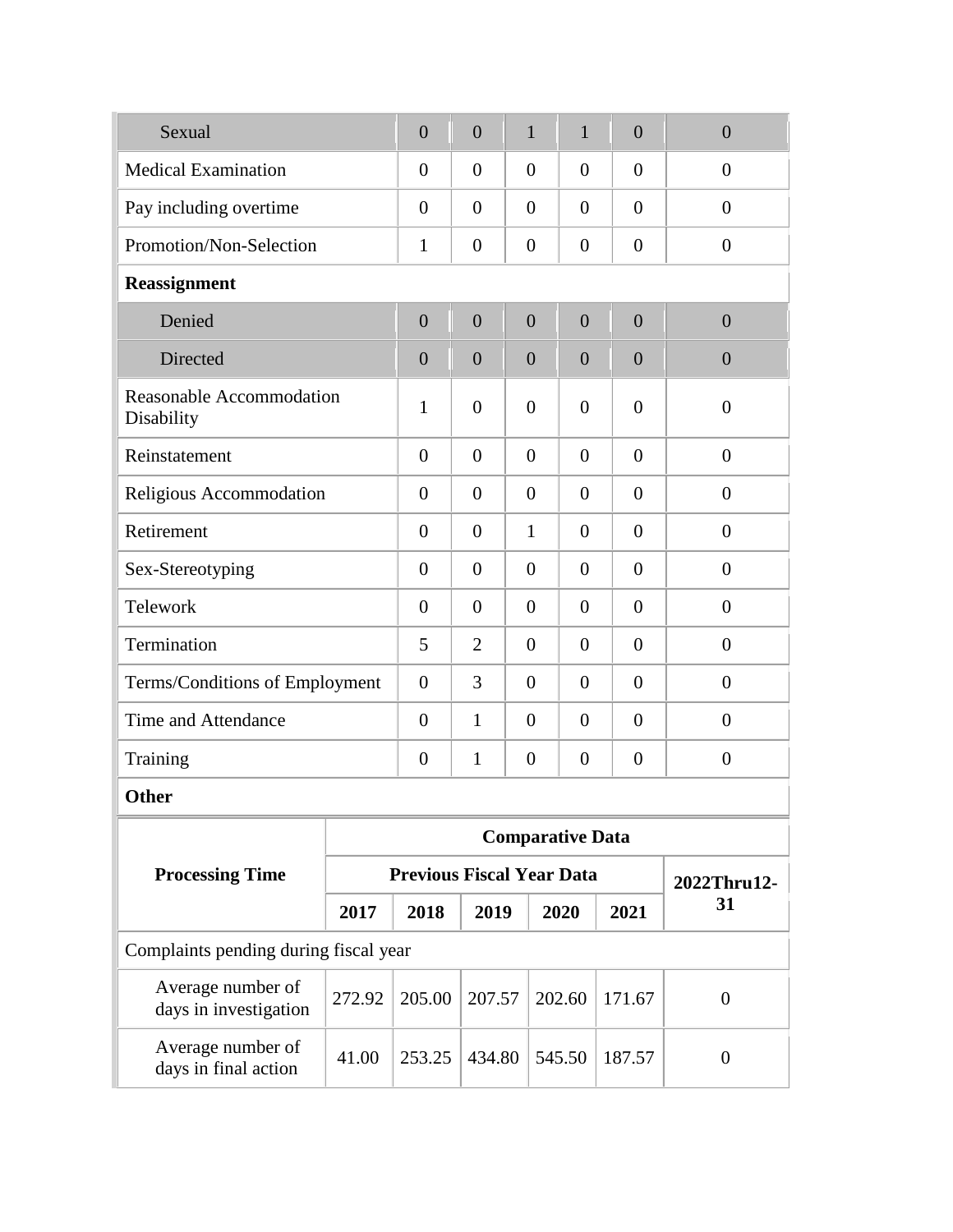| Complaint pending during fiscal year where hearing was requested     |                |                                                                                                                                                                                                   |                                      |                  |                  |                |                                             |                |                         |                |                |                |                |  |
|----------------------------------------------------------------------|----------------|---------------------------------------------------------------------------------------------------------------------------------------------------------------------------------------------------|--------------------------------------|------------------|------------------|----------------|---------------------------------------------|----------------|-------------------------|----------------|----------------|----------------|----------------|--|
| Average number of<br>days in investigation                           | 289.20         |                                                                                                                                                                                                   |                                      | 125.33           |                  |                | 391.50                                      | 153.00         |                         |                | 182.00         |                | $\theta$       |  |
| Average number of<br>days in final action                            | $\overline{0}$ |                                                                                                                                                                                                   |                                      | 37.00            |                  |                | $\overline{0}$                              | 39.00          |                         |                | $\overline{0}$ |                | $\overline{0}$ |  |
| Complaint pending during fiscal year where hearing was not requested |                |                                                                                                                                                                                                   |                                      |                  |                  |                |                                             |                |                         |                |                |                |                |  |
| Average number of<br>days in investigation                           | 262.40         |                                                                                                                                                                                                   |                                      | 236.12           |                  |                | 134.00                                      | 215.00         |                         |                | 166.50         |                | $\theta$       |  |
| Average number of<br>days in final action                            | 41.00          |                                                                                                                                                                                                   |                                      | 402.50           |                  |                | 340.00                                      | 646.80         |                         |                | 187.57         |                | $\overline{0}$ |  |
|                                                                      |                |                                                                                                                                                                                                   |                                      |                  |                  |                |                                             |                | <b>Comparative Data</b> |                |                |                |                |  |
| <b>Complaints Dismissed by</b><br><b>Agency</b>                      |                | <b>Previous Fiscal Year Data</b><br>2022Thru12-                                                                                                                                                   |                                      |                  |                  |                |                                             |                |                         |                |                |                |                |  |
|                                                                      |                |                                                                                                                                                                                                   | 2018<br>2019<br>2020<br>2021<br>2017 |                  |                  |                |                                             |                |                         |                |                |                | 31             |  |
| <b>Total Complaints Dismissed by</b><br>Agency                       |                |                                                                                                                                                                                                   | $\mathbf{1}$                         |                  | $\overline{2}$   | $\overline{2}$ |                                             |                | $\mathbf{1}$            |                | $\mathbf{1}$   |                | $\theta$       |  |
| Average days pending prior to<br>dismissal                           |                |                                                                                                                                                                                                   | 218                                  |                  | 255.5            |                | 993.5                                       |                | 1297                    |                | 94             |                | $\overline{0}$ |  |
|                                                                      |                |                                                                                                                                                                                                   |                                      |                  |                  |                | <b>Complaints Withdrawn by Complainants</b> |                |                         |                |                |                |                |  |
| Total Complaints Withdrawn by<br>Complainants                        |                |                                                                                                                                                                                                   | $\overline{0}$                       |                  | $\overline{0}$   |                | $\overline{2}$                              | $\overline{0}$ |                         | $\overline{0}$ |                | $\overline{0}$ |                |  |
|                                                                      |                |                                                                                                                                                                                                   |                                      |                  |                  |                | <b>Comparative Data</b>                     |                |                         |                |                |                |                |  |
| <b>Total Final Agency</b>                                            |                |                                                                                                                                                                                                   |                                      |                  |                  |                | <b>Previous Fiscal Year Data</b>            |                |                         |                |                |                | 2022Thru12-    |  |
| <b>Actions Finding</b><br><b>Discrimination</b>                      |                |                                                                                                                                                                                                   | 2017                                 |                  | 2018             |                | 2019                                        |                | 2020                    |                | 2021           |                | 31             |  |
|                                                                      | #              |                                                                                                                                                                                                   | $\frac{0}{0}$                        | #                | $\frac{0}{0}$    | #              | $\frac{0}{0}$                               | #              | $\frac{0}{0}$           | #              | $\frac{0}{0}$  | #              | $\frac{0}{0}$  |  |
| <b>Total Number Findings</b>                                         | $\overline{0}$ |                                                                                                                                                                                                   |                                      | $\boldsymbol{0}$ |                  | $\mathbf{1}$   |                                             | $\theta$       |                         | $\overline{0}$ |                | $\overline{0}$ |                |  |
| <b>Without Hearing</b>                                               |                | $\overline{0}$<br>$\overline{0}$<br>100<br>$\overline{0}$<br>$\overline{0}$<br>$\overline{0}$<br>$\overline{0}$<br>$\overline{0}$<br>$\overline{0}$<br>$\mathbf{1}$<br>$\theta$<br>$\overline{0}$ |                                      |                  |                  |                |                                             |                |                         |                |                |                |                |  |
| With Hearing                                                         | $\overline{0}$ |                                                                                                                                                                                                   | $\overline{0}$                       | $\theta$         | $\boldsymbol{0}$ | $\overline{0}$ | $\boldsymbol{0}$                            | $\theta$       | $\boldsymbol{0}$        | $\overline{0}$ | $\overline{0}$ | $\overline{0}$ | $\overline{0}$ |  |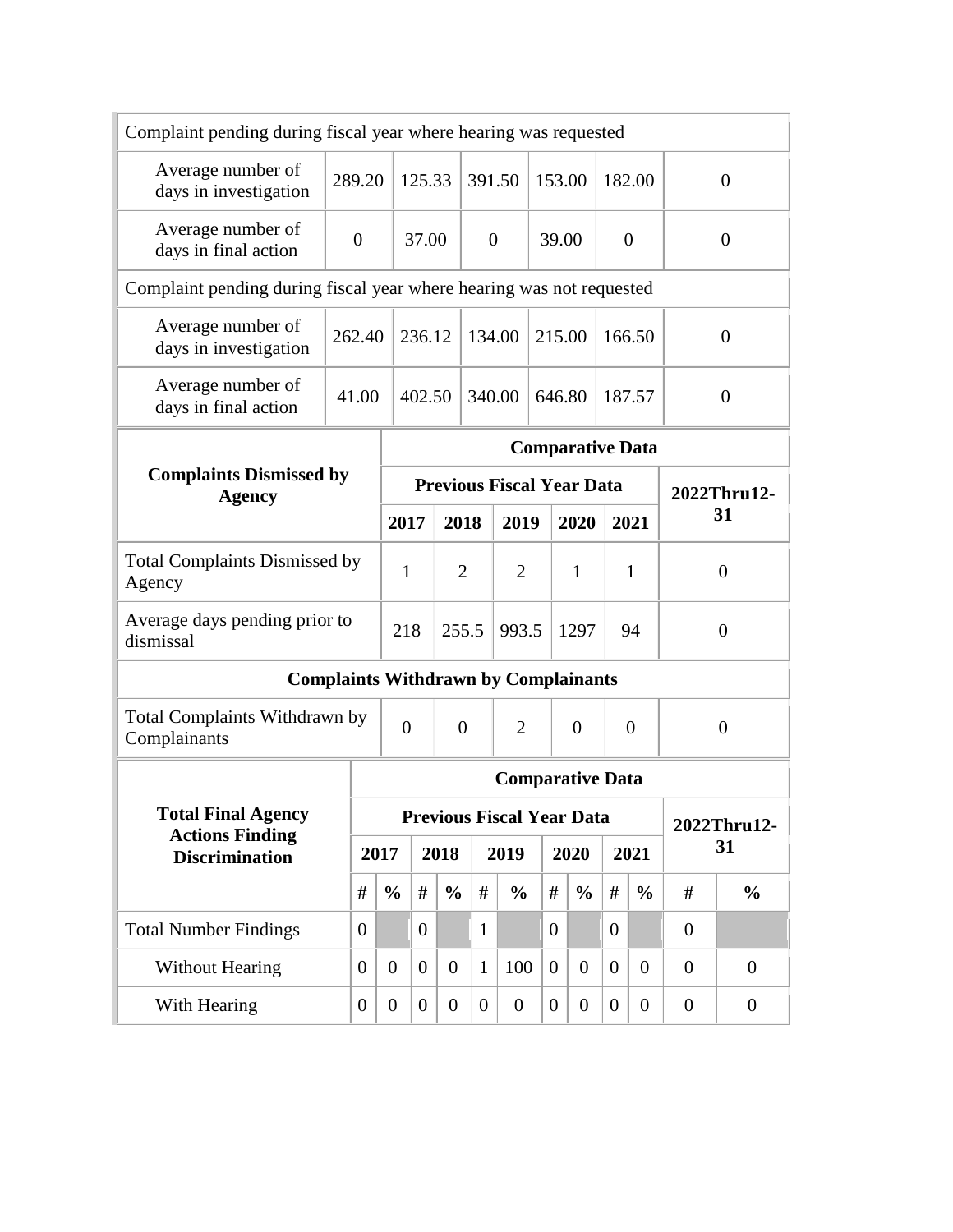| <b>Findings of Discrimination</b>                                                                         |                  |                  |                  |                  |                  | <b>Comparative Data</b>          |                  |                  |                  |                |                  |                  |
|-----------------------------------------------------------------------------------------------------------|------------------|------------------|------------------|------------------|------------------|----------------------------------|------------------|------------------|------------------|----------------|------------------|------------------|
| <b>Rendered by Basis</b>                                                                                  |                  |                  |                  |                  |                  | <b>Previous Fiscal Year Data</b> |                  |                  |                  |                |                  | 2022Thru12-      |
| <b>Note: Complaints can be</b>                                                                            |                  | 2017             |                  | 2018             |                  | 2019                             |                  | 2020             |                  | 2021           |                  | 31               |
| filed alleging multiple<br>bases. The sum of the bases<br>may not equal total<br>complaints and findings. | #                | $\frac{0}{0}$    | #                | $\frac{0}{0}$    | #                | $\frac{0}{0}$                    | #                | $\frac{0}{0}$    | #                | $\frac{0}{0}$  | #                | $\frac{0}{0}$    |
| <b>Total Number Findings</b>                                                                              | $\theta$         |                  | $\theta$         |                  | $\mathbf{1}$     |                                  | $\theta$         |                  | $\overline{0}$   |                | $\overline{0}$   |                  |
| Race                                                                                                      | $\overline{0}$   | $\overline{0}$   | $\theta$         | $\boldsymbol{0}$ | $\theta$         | $\overline{0}$                   | $\theta$         | $\overline{0}$   | $\overline{0}$   | $\overline{0}$ | $\overline{0}$   | $\theta$         |
| Color                                                                                                     | $\overline{0}$   | $\overline{0}$   | $\theta$         | $\overline{0}$   | $\theta$         | $\overline{0}$                   | $\theta$         | $\overline{0}$   | $\overline{0}$   | $\overline{0}$ | $\overline{0}$   | $\theta$         |
| Religion                                                                                                  | $\boldsymbol{0}$ | $\overline{0}$   | $\overline{0}$   | $\boldsymbol{0}$ | $\theta$         | $\overline{0}$                   | $\overline{0}$   | $\boldsymbol{0}$ | $\overline{0}$   | $\overline{0}$ | $\overline{0}$   | $\boldsymbol{0}$ |
| Reprisal                                                                                                  | $\boldsymbol{0}$ | $\overline{0}$   | $\theta$         | $\boldsymbol{0}$ | $\mathbf{1}$     | 100                              | $\overline{0}$   | $\overline{0}$   | $\overline{0}$   | $\overline{0}$ | $\overline{0}$   | $\boldsymbol{0}$ |
| <b>Sex</b>                                                                                                | $\overline{0}$   | $\overline{0}$   | $\theta$         | $\boldsymbol{0}$ | $\theta$         | $\overline{0}$                   | $\overline{0}$   | $\boldsymbol{0}$ | $\overline{0}$   | $\overline{0}$ | $\overline{0}$   | $\overline{0}$   |
| <b>PDA</b>                                                                                                | $\overline{0}$   | $\overline{0}$   | $\theta$         | $\overline{0}$   | $\theta$         | $\overline{0}$                   | $\overline{0}$   | $\boldsymbol{0}$ | $\overline{0}$   | $\overline{0}$ | $\overline{0}$   | $\overline{0}$   |
| National Origin                                                                                           | $\boldsymbol{0}$ | $\boldsymbol{0}$ | $\theta$         | $\overline{0}$   | $\overline{0}$   | $\overline{0}$                   | $\overline{0}$   | $\boldsymbol{0}$ | $\overline{0}$   | $\overline{0}$ | $\boldsymbol{0}$ | $\overline{0}$   |
| <b>Equal Pay Act</b>                                                                                      | $\boldsymbol{0}$ | $\boldsymbol{0}$ | $\theta$         | $\boldsymbol{0}$ | $\overline{0}$   | $\overline{0}$                   | $\overline{0}$   | $\overline{0}$   | $\overline{0}$   | $\overline{0}$ | $\boldsymbol{0}$ | $\overline{0}$   |
| Age                                                                                                       | $\overline{0}$   | $\overline{0}$   | $\theta$         | $\overline{0}$   | $\overline{0}$   | $\overline{0}$                   | $\overline{0}$   | $\overline{0}$   | $\overline{0}$   | $\overline{0}$ | $\boldsymbol{0}$ | $\overline{0}$   |
| Disability                                                                                                | $\overline{0}$   | $\overline{0}$   | $\theta$         | $\boldsymbol{0}$ | $\mathbf{1}$     | 100                              | $\overline{0}$   | $\boldsymbol{0}$ | $\overline{0}$   | $\overline{0}$ | $\boldsymbol{0}$ | $\boldsymbol{0}$ |
| Genetics                                                                                                  | $\boldsymbol{0}$ | $\overline{0}$   | $\theta$         | $\overline{0}$   | $\overline{0}$   | $\overline{0}$                   | $\overline{0}$   | $\overline{0}$   | $\overline{0}$   | $\overline{0}$ | $\overline{0}$   | $\overline{0}$   |
| Non-EEO                                                                                                   | $\boldsymbol{0}$ | $\overline{0}$   | $\theta$         | $\boldsymbol{0}$ | $\theta$         | $\overline{0}$                   | $\overline{0}$   | $\boldsymbol{0}$ | $\overline{0}$   | $\overline{0}$ | $\boldsymbol{0}$ | $\overline{0}$   |
|                                                                                                           |                  |                  |                  |                  |                  |                                  |                  |                  |                  |                |                  |                  |
| <b>Findings After Hearing</b>                                                                             | $\overline{0}$   |                  | $\overline{0}$   |                  | $\overline{0}$   |                                  | $\boldsymbol{0}$ |                  | $\overline{0}$   |                | $\overline{0}$   |                  |
| Race                                                                                                      | $\overline{0}$   | $\overline{0}$   | $\boldsymbol{0}$ | $\overline{0}$   | $\overline{0}$   | $\overline{0}$                   | $\overline{0}$   | $\overline{0}$   | $\overline{0}$   | $\overline{0}$ | $\boldsymbol{0}$ | $\overline{0}$   |
| Color                                                                                                     | $\overline{0}$   | $\overline{0}$   | $\boldsymbol{0}$ | $\overline{0}$   | $\overline{0}$   | $\overline{0}$                   | $\overline{0}$   | $\overline{0}$   | $\boldsymbol{0}$ | $\overline{0}$ | $\boldsymbol{0}$ | $\overline{0}$   |
| Religion                                                                                                  | $\overline{0}$   | $\overline{0}$   | $\boldsymbol{0}$ | $\overline{0}$   | $\overline{0}$   | $\overline{0}$                   | $\overline{0}$   | $\overline{0}$   | $\boldsymbol{0}$ | $\overline{0}$ | $\overline{0}$   | $\overline{0}$   |
| Reprisal                                                                                                  | $\overline{0}$   | $\overline{0}$   | $\boldsymbol{0}$ | $\overline{0}$   | $\overline{0}$   | $\overline{0}$                   | $\overline{0}$   | $\overline{0}$   | $\boldsymbol{0}$ | $\overline{0}$ | $\overline{0}$   | $\overline{0}$   |
| <b>Sex</b>                                                                                                | $\overline{0}$   | $\overline{0}$   | $\overline{0}$   | $\overline{0}$   | $\boldsymbol{0}$ | $\overline{0}$                   | $\overline{0}$   | $\overline{0}$   | $\overline{0}$   | $\overline{0}$ | $\boldsymbol{0}$ | $\overline{0}$   |
| <b>PDA</b>                                                                                                | $\overline{0}$   | $\boldsymbol{0}$ | $\boldsymbol{0}$ | $\boldsymbol{0}$ | $\overline{0}$   | $\overline{0}$                   | $\overline{0}$   | $\boldsymbol{0}$ | $\boldsymbol{0}$ | $\overline{0}$ | $\boldsymbol{0}$ | $\overline{0}$   |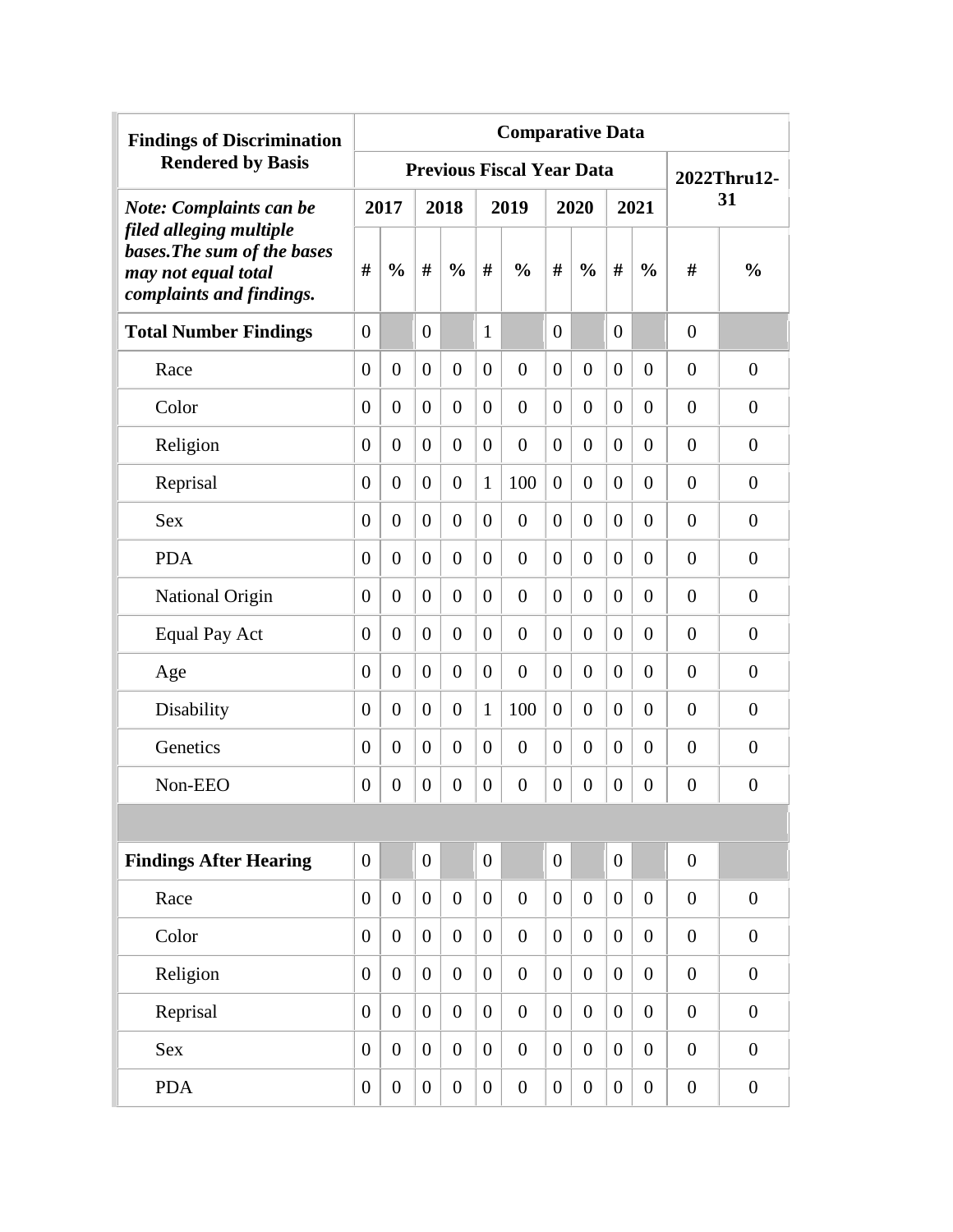| $\overline{0}$   | $\boldsymbol{0}$ | $\overline{0}$        | $\overline{0}$   | $\overline{0}$   | $\overline{0}$   | $\overline{0}$ | $\overline{0}$   | $\overline{0}$   | $\overline{0}$                   | $\overline{0}$                  | $\boldsymbol{0}$ |
|------------------|------------------|-----------------------|------------------|------------------|------------------|----------------|------------------|------------------|----------------------------------|---------------------------------|------------------|
| $\overline{0}$   | $\boldsymbol{0}$ | $\overline{0}$        | $\overline{0}$   | $\boldsymbol{0}$ | $\overline{0}$   | $\overline{0}$ | $\overline{0}$   | $\boldsymbol{0}$ | $\overline{0}$                   | $\overline{0}$                  | $\boldsymbol{0}$ |
| $\overline{0}$   | $\boldsymbol{0}$ | $\overline{0}$        | $\overline{0}$   | $\overline{0}$   | $\overline{0}$   | $\overline{0}$ | $\overline{0}$   | $\boldsymbol{0}$ | $\overline{0}$                   | $\overline{0}$                  | $\boldsymbol{0}$ |
| $\overline{0}$   | $\boldsymbol{0}$ | $\overline{0}$        | $\overline{0}$   | $\overline{0}$   | $\overline{0}$   | $\overline{0}$ | $\overline{0}$   | $\boldsymbol{0}$ | $\overline{0}$                   | $\overline{0}$                  | $\boldsymbol{0}$ |
| $\overline{0}$   | $\overline{0}$   | $\overline{0}$        | $\overline{0}$   | $\overline{0}$   | $\overline{0}$   | $\overline{0}$ | $\overline{0}$   | $\overline{0}$   | $\overline{0}$                   | $\overline{0}$                  | $\overline{0}$   |
| $\overline{0}$   | $\boldsymbol{0}$ | $\theta$              | $\boldsymbol{0}$ | $\boldsymbol{0}$ | $\overline{0}$   | $\overline{0}$ | $\boldsymbol{0}$ | $\boldsymbol{0}$ | $\overline{0}$                   | $\overline{0}$                  | $\overline{0}$   |
|                  |                  |                       |                  |                  |                  |                |                  |                  |                                  |                                 |                  |
| $\overline{0}$   |                  | $\overline{0}$        |                  | $\mathbf{1}$     |                  | $\overline{0}$ |                  | $\boldsymbol{0}$ |                                  | $\overline{0}$                  |                  |
| $\overline{0}$   | $\overline{0}$   | $\overline{0}$        | $\overline{0}$   | $\overline{0}$   | $\overline{0}$   | $\overline{0}$ | $\overline{0}$   | $\overline{0}$   | $\overline{0}$                   | $\overline{0}$                  | $\overline{0}$   |
| $\overline{0}$   | $\overline{0}$   | $\overline{0}$        | $\overline{0}$   | $\overline{0}$   | $\overline{0}$   | $\overline{0}$ | $\overline{0}$   | $\boldsymbol{0}$ | $\overline{0}$                   | $\overline{0}$                  | $\overline{0}$   |
| $\overline{0}$   | $\overline{0}$   | $\overline{0}$        | $\overline{0}$   | $\overline{0}$   | $\overline{0}$   | $\overline{0}$ | $\overline{0}$   | $\boldsymbol{0}$ | $\overline{0}$                   | $\overline{0}$                  | $\overline{0}$   |
| $\overline{0}$   | $\overline{0}$   | $\overline{0}$        | $\boldsymbol{0}$ | $\mathbf{1}$     | 100              | $\overline{0}$ | $\overline{0}$   | $\boldsymbol{0}$ | $\overline{0}$                   | $\boldsymbol{0}$                | $\overline{0}$   |
| $\overline{0}$   | $\boldsymbol{0}$ | $\overline{0}$        | $\overline{0}$   | $\overline{0}$   | $\overline{0}$   | $\overline{0}$ | $\overline{0}$   | $\boldsymbol{0}$ | $\overline{0}$                   | $\boldsymbol{0}$                | $\boldsymbol{0}$ |
| $\overline{0}$   | $\overline{0}$   | $\overline{0}$        | $\overline{0}$   | $\overline{0}$   | $\overline{0}$   | $\overline{0}$ | $\overline{0}$   | $\boldsymbol{0}$ | $\overline{0}$                   | $\boldsymbol{0}$                | $\overline{0}$   |
| $\overline{0}$   | $\overline{0}$   | $\overline{0}$        | $\overline{0}$   | $\overline{0}$   | $\overline{0}$   | $\overline{0}$ | $\overline{0}$   | $\boldsymbol{0}$ | $\overline{0}$                   | $\overline{0}$                  | $\boldsymbol{0}$ |
| $\overline{0}$   | $\boldsymbol{0}$ | $\overline{0}$        | $\boldsymbol{0}$ | $\overline{0}$   | $\overline{0}$   | $\overline{0}$ | $\overline{0}$   | $\boldsymbol{0}$ | $\overline{0}$                   | $\overline{0}$                  | $\boldsymbol{0}$ |
| $\overline{0}$   | $\overline{0}$   | $\overline{0}$        | $\overline{0}$   | $\overline{0}$   | $\boldsymbol{0}$ | $\overline{0}$ | $\overline{0}$   | $\boldsymbol{0}$ | $\overline{0}$                   | $\overline{0}$                  | $\boldsymbol{0}$ |
| $\boldsymbol{0}$ | $\boldsymbol{0}$ | $\overline{0}$        | $\boldsymbol{0}$ | $\mathbf{1}$     | 100              | $\overline{0}$ | $\boldsymbol{0}$ | $\overline{0}$   | $\overline{0}$                   | $\overline{0}$                  | $\overline{0}$   |
| $\overline{0}$   | $\overline{0}$   | $\overline{0}$        | $\boldsymbol{0}$ | $\theta$         | $\overline{0}$   | $\overline{0}$ | $\overline{0}$   | $\boldsymbol{0}$ | $\overline{0}$                   | $\overline{0}$                  | $\boldsymbol{0}$ |
| $\overline{0}$   | $\boldsymbol{0}$ | $\boldsymbol{0}$      | $\overline{0}$   | $\boldsymbol{0}$ | $\boldsymbol{0}$ | $\overline{0}$ | $\boldsymbol{0}$ | $\boldsymbol{0}$ | $\boldsymbol{0}$                 | $\overline{0}$                  | $\overline{0}$   |
|                  |                  |                       |                  |                  |                  |                |                  |                  |                                  |                                 |                  |
|                  |                  |                       |                  |                  |                  |                |                  |                  |                                  |                                 | 2022Thru12-      |
|                  |                  |                       |                  |                  |                  |                |                  |                  |                                  |                                 | 31               |
|                  |                  | #                     | $\frac{0}{0}$    | #                | $\frac{0}{0}$    | #              | $\frac{0}{0}$    | #                | $\frac{0}{0}$                    | #                               | $\frac{0}{0}$    |
| #                |                  |                       |                  |                  |                  |                |                  |                  |                                  |                                 |                  |
| $\theta$         |                  | $\theta$              |                  | $\mathbf{1}$     |                  | $\overline{0}$ |                  | $\overline{0}$   |                                  | $\overline{0}$                  |                  |
|                  |                  | 2017<br>$\frac{0}{0}$ |                  | 2018             |                  | 2019           |                  | 2020             | <b>Previous Fiscal Year Data</b> | <b>Comparative Data</b><br>2021 |                  |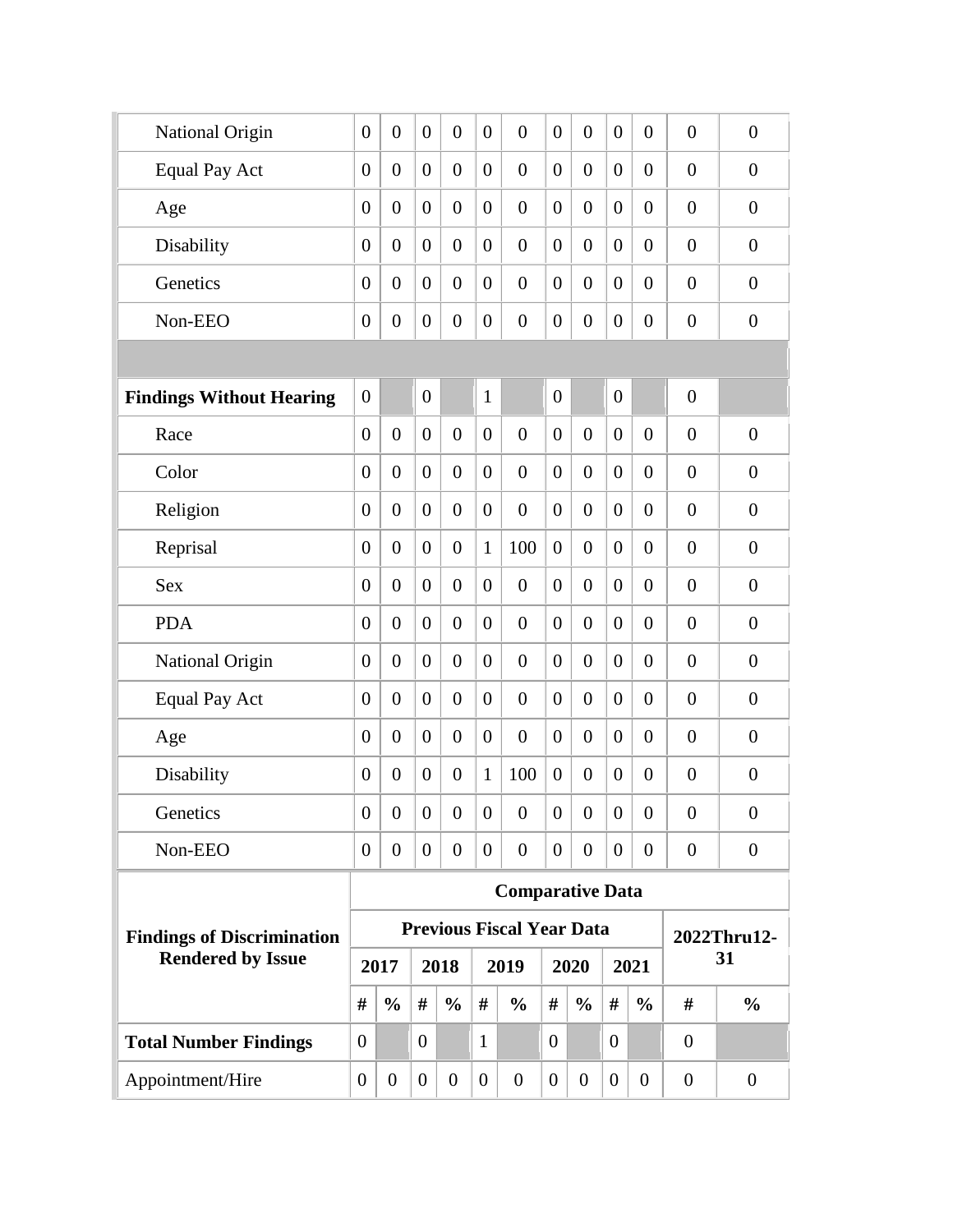| <b>Assignment of Duties</b>                          | $\theta$         | $\overline{0}$   | $\theta$         | $\overline{0}$   | $\overline{0}$ | $\overline{0}$   | $\overline{0}$   | $\boldsymbol{0}$ | $\overline{0}$   | $\boldsymbol{0}$ | $\overline{0}$   | $\overline{0}$   |
|------------------------------------------------------|------------------|------------------|------------------|------------------|----------------|------------------|------------------|------------------|------------------|------------------|------------------|------------------|
| Awards                                               | $\overline{0}$   | $\overline{0}$   | $\theta$         | $\overline{0}$   | $\overline{0}$ | $\theta$         | $\overline{0}$   | $\boldsymbol{0}$ | $\theta$         | $\overline{0}$   | $\overline{0}$   | $\overline{0}$   |
| <b>Conversion to Full</b><br><b>Time/Perm Status</b> | $\boldsymbol{0}$ | $\overline{0}$   | $\overline{0}$   | $\overline{0}$   | $\theta$       | $\overline{0}$   | $\overline{0}$   | $\boldsymbol{0}$ | $\overline{0}$   | $\boldsymbol{0}$ | $\overline{0}$   | $\overline{0}$   |
| Disciplinary Action                                  |                  |                  |                  |                  |                |                  |                  |                  |                  |                  |                  |                  |
| Demotion                                             | $\overline{0}$   | $\overline{0}$   | $\overline{0}$   | $\boldsymbol{0}$ | $\overline{0}$ | $\overline{0}$   | $\overline{0}$   | $\overline{0}$   | $\overline{0}$   | $\boldsymbol{0}$ | $\overline{0}$   | $\overline{0}$   |
| Reprimand                                            | $\overline{0}$   | $\overline{0}$   | $\overline{0}$   | $\overline{0}$   | $\overline{0}$ | $\overline{0}$   | $\overline{0}$   | $\boldsymbol{0}$ | $\overline{0}$   | $\overline{0}$   | $\overline{0}$   | $\overline{0}$   |
| Suspension                                           | $\overline{0}$   | $\overline{0}$   | $\overline{0}$   | $\overline{0}$   | $\overline{0}$ | $\overline{0}$   | $\overline{0}$   | $\overline{0}$   | $\overline{0}$   | $\overline{0}$   | $\overline{0}$   | $\overline{0}$   |
| Removal                                              | $\overline{0}$   | $\overline{0}$   | $\overline{0}$   | $\overline{0}$   | $\overline{0}$ | $\overline{0}$   | $\overline{0}$   | $\overline{0}$   | $\overline{0}$   | $\overline{0}$   | $\overline{0}$   | $\overline{0}$   |
| Other                                                | $\overline{0}$   | $\overline{0}$   | $\overline{0}$   | $\overline{0}$   | $\theta$       | $\overline{0}$   | $\overline{0}$   | $\overline{0}$   | $\overline{0}$   | $\overline{0}$   | $\overline{0}$   | $\overline{0}$   |
| Duty Hours                                           | $\overline{0}$   | $\overline{0}$   | $\overline{0}$   | $\overline{0}$   | $\theta$       | $\overline{0}$   | $\overline{0}$   | $\overline{0}$   | $\overline{0}$   | $\overline{0}$   | $\overline{0}$   | $\overline{0}$   |
| Perf. Eval./ Appraisal                               | $\overline{0}$   | $\overline{0}$   | $\overline{0}$   | $\boldsymbol{0}$ | $\theta$       | $\overline{0}$   | $\overline{0}$   | $\boldsymbol{0}$ | $\overline{0}$   | $\overline{0}$   | $\overline{0}$   | $\overline{0}$   |
| Examination/Test                                     | $\boldsymbol{0}$ | $\overline{0}$   | $\boldsymbol{0}$ | $\boldsymbol{0}$ | $\overline{0}$ | $\overline{0}$   | $\overline{0}$   | $\boldsymbol{0}$ | $\overline{0}$   | $\boldsymbol{0}$ | $\overline{0}$   | $\overline{0}$   |
| Harassment                                           |                  |                  |                  |                  |                |                  |                  |                  |                  |                  |                  |                  |
| Non-Sexual                                           | $\overline{0}$   | $\overline{0}$   | $\overline{0}$   | $\overline{0}$   | $\overline{0}$ | $\overline{0}$   | $\overline{0}$   | $\boldsymbol{0}$ | $\overline{0}$   | $\boldsymbol{0}$ | $\overline{0}$   | $\overline{0}$   |
| Sexual                                               | $\overline{0}$   | $\theta$         | $\theta$         | $\overline{0}$   | $\theta$       | $\overline{0}$   | $\overline{0}$   | $\boldsymbol{0}$ | $\theta$         | $\overline{0}$   | $\overline{0}$   | $\overline{0}$   |
| <b>Medical Examination</b>                           | $\overline{0}$   | $\boldsymbol{0}$ | $\theta$         | $\overline{0}$   | $\overline{0}$ | $\overline{0}$   | $\overline{0}$   | $\boldsymbol{0}$ | $\theta$         | $\overline{0}$   | $\overline{0}$   | $\theta$         |
| Pay including overtime                               | $\overline{0}$   | $\overline{0}$   | $\boldsymbol{0}$ | $\overline{0}$   | $\overline{0}$ | $\overline{0}$   | $\overline{0}$   | $\boldsymbol{0}$ | $\overline{0}$   | $\overline{0}$   | $\theta$         | $\theta$         |
| Promotion/Non-Selection                              | $\boldsymbol{0}$ | $\boldsymbol{0}$ | $\boldsymbol{0}$ | $\boldsymbol{0}$ | $\overline{0}$ | $\overline{0}$   | $\overline{0}$   | $\boldsymbol{0}$ | $\boldsymbol{0}$ | $\boldsymbol{0}$ | $\overline{0}$   | $\overline{0}$   |
| Reassignment                                         |                  |                  |                  |                  |                |                  |                  |                  |                  |                  |                  |                  |
| Denied                                               | $\overline{0}$   | $\overline{0}$   | $\overline{0}$   | $\overline{0}$   | $\mathbf{0}$   | $\overline{0}$   | $\boldsymbol{0}$ | $\overline{0}$   | $\overline{0}$   | $\overline{0}$   | $\overline{0}$   | $\overline{0}$   |
| Directed                                             | $\overline{0}$   | $\overline{0}$   | $\boldsymbol{0}$ | $\overline{0}$   | $\mathbf{0}$   | $\overline{0}$   | $\overline{0}$   | $\boldsymbol{0}$ | $\overline{0}$   | $\boldsymbol{0}$ | $\overline{0}$   | $\overline{0}$   |
| Reasonable Accommodation<br>Disability               | $\overline{0}$   | $\overline{0}$   | $\boldsymbol{0}$ | $\overline{0}$   | $\overline{0}$ | $\overline{0}$   | $\overline{0}$   | $\overline{0}$   | $\overline{0}$   | $\overline{0}$   | $\overline{0}$   | $\overline{0}$   |
| Reinstatement                                        | $\overline{0}$   | $\overline{0}$   | $\overline{0}$   | $\overline{0}$   | $\overline{0}$ | $\overline{0}$   | $\theta$         | $\overline{0}$   | $\overline{0}$   | $\overline{0}$   | $\overline{0}$   | $\overline{0}$   |
| Religious Accommodation                              | $\boldsymbol{0}$ | $\overline{0}$   | $\boldsymbol{0}$ | $\overline{0}$   | $\overline{0}$ | $\overline{0}$   | $\overline{0}$   | $\overline{0}$   | $\overline{0}$   | $\overline{0}$   | $\overline{0}$   | $\overline{0}$   |
| Retirement                                           | $\overline{0}$   | $\boldsymbol{0}$ | $\boldsymbol{0}$ | $\boldsymbol{0}$ | $\overline{0}$ | $\boldsymbol{0}$ | $\boldsymbol{0}$ | $\boldsymbol{0}$ | $\overline{0}$   | $\boldsymbol{0}$ | $\boldsymbol{0}$ | $\boldsymbol{0}$ |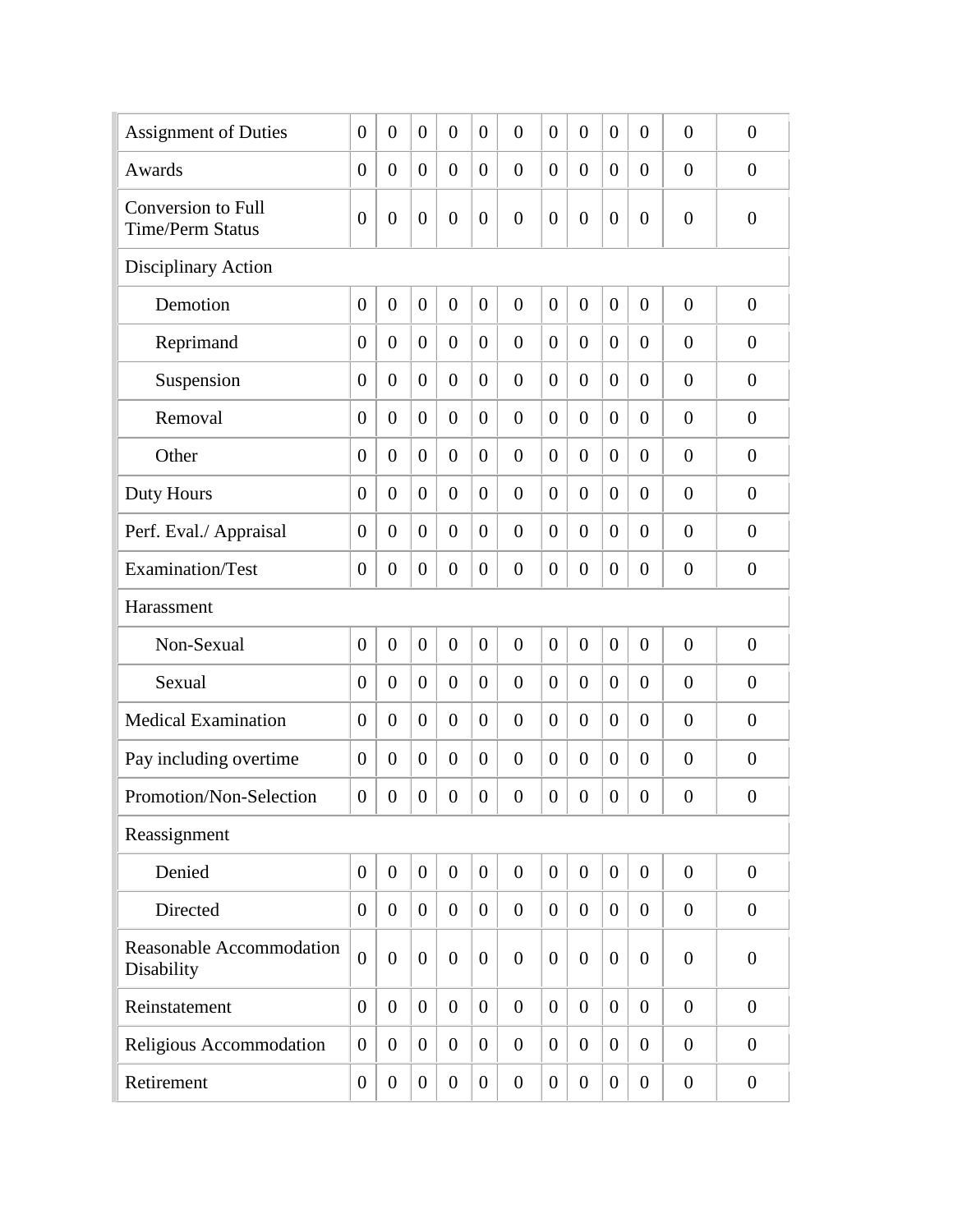| Sex-Stereotyping                                     | $\overline{0}$   | $\overline{0}$   | $\overline{0}$   | $\overline{0}$   | $\overline{0}$   | $\overline{0}$ | $\overline{0}$   | $\overline{0}$   | $\overline{0}$   | $\overline{0}$ | $\theta$         | $\overline{0}$   |
|------------------------------------------------------|------------------|------------------|------------------|------------------|------------------|----------------|------------------|------------------|------------------|----------------|------------------|------------------|
| Telework                                             | $\overline{0}$   | $\overline{0}$   | $\overline{0}$   | $\overline{0}$   | $\overline{0}$   | $\overline{0}$ | $\overline{0}$   | $\overline{0}$   | $\overline{0}$   | $\overline{0}$ | $\theta$         | $\overline{0}$   |
| Termination                                          | $\overline{0}$   | $\overline{0}$   | $\overline{0}$   | $\mathbf{0}$     | 1                | 100            | $\overline{0}$   | $\overline{0}$   | $\theta$         | $\overline{0}$ | $\overline{0}$   | $\overline{0}$   |
| Terms/Conditions of<br>Employment                    | $\overline{0}$   | $\overline{0}$   | $\overline{0}$   | $\overline{0}$   | $\boldsymbol{0}$ | $\overline{0}$ | $\overline{0}$   | $\overline{0}$   | $\overline{0}$   | $\overline{0}$ | $\overline{0}$   | $\boldsymbol{0}$ |
| Time and Attendance                                  | $\overline{0}$   | $\overline{0}$   | $\overline{0}$   | $\overline{0}$   | $\overline{0}$   | $\overline{0}$ | $\overline{0}$   | $\overline{0}$   | $\overline{0}$   | $\overline{0}$ | $\theta$         | $\overline{0}$   |
| Training                                             | $\overline{0}$   | $\overline{0}$   | $\overline{0}$   | $\overline{0}$   | $\overline{0}$   | $\overline{0}$ | $\overline{0}$   | $\overline{0}$   | $\overline{0}$   | $\overline{0}$ | $\overline{0}$   | $\overline{0}$   |
| Other - User Define                                  |                  |                  |                  |                  |                  |                |                  |                  |                  |                |                  |                  |
|                                                      |                  |                  |                  |                  |                  |                |                  |                  |                  |                |                  |                  |
| <b>Findings After Hearing</b>                        | $\overline{0}$   |                  | $\overline{0}$   |                  | $\overline{0}$   |                | $\overline{0}$   |                  | $\overline{0}$   |                | $\overline{0}$   |                  |
| Appointment/Hire                                     | $\overline{0}$   | $\overline{0}$   | $\overline{0}$   | $\overline{0}$   | $\overline{0}$   | $\overline{0}$ | $\overline{0}$   | $\overline{0}$   | $\overline{0}$   | $\overline{0}$ | $\overline{0}$   | $\overline{0}$   |
| <b>Assignment of Duties</b>                          | $\overline{0}$   | $\overline{0}$   | $\overline{0}$   | $\overline{0}$   | $\overline{0}$   | $\overline{0}$ | $\overline{0}$   | $\overline{0}$   | $\overline{0}$   | $\overline{0}$ | $\overline{0}$   | $\overline{0}$   |
| Awards                                               | $\overline{0}$   | $\overline{0}$   | $\overline{0}$   | $\overline{0}$   | $\overline{0}$   | $\overline{0}$ | $\overline{0}$   | $\overline{0}$   | $\overline{0}$   | $\overline{0}$ | $\overline{0}$   | $\overline{0}$   |
| <b>Conversion to Full</b><br><b>Time/Perm Status</b> | $\overline{0}$   | $\overline{0}$   | $\overline{0}$   | $\overline{0}$   | $\overline{0}$   | $\overline{0}$ | $\overline{0}$   | $\overline{0}$   | $\overline{0}$   | $\overline{0}$ | $\overline{0}$   | $\overline{0}$   |
| Disciplinary Action                                  |                  |                  |                  |                  |                  |                |                  |                  |                  |                |                  |                  |
| Demotion                                             | $\overline{0}$   | $\overline{0}$   | $\overline{0}$   | $\overline{0}$   | $\overline{0}$   | $\overline{0}$ | $\overline{0}$   | $\overline{0}$   | $\overline{0}$   | $\overline{0}$ | $\overline{0}$   | $\overline{0}$   |
| Reprimand                                            | $\overline{0}$   | $\overline{0}$   | $\overline{0}$   | $\mathbf{0}$     | $\overline{0}$   | $\overline{0}$ | $\boldsymbol{0}$ | $\overline{0}$   | $\overline{0}$   | $\overline{0}$ | $\overline{0}$   | $\overline{0}$   |
| Suspension                                           | $\boldsymbol{0}$ | $\overline{0}$   | $\overline{0}$   | $\overline{0}$   | $\overline{0}$   | $\overline{0}$ | $\boldsymbol{0}$ | $\overline{0}$   | $\overline{0}$   | $\overline{0}$ | $\overline{0}$   | $\overline{0}$   |
| Removal                                              | $\overline{0}$   | $\overline{0}$   | $\overline{0}$   | $\overline{0}$   | $\overline{0}$   | $\overline{0}$ | $\boldsymbol{0}$ | $\overline{0}$   | $\overline{0}$   | $\overline{0}$ | $\overline{0}$   | $\boldsymbol{0}$ |
| Other                                                | $\boldsymbol{0}$ | $\overline{0}$   | $\boldsymbol{0}$ | $\boldsymbol{0}$ | $\overline{0}$   | $\overline{0}$ | $\boldsymbol{0}$ | $\overline{0}$   | $\overline{0}$   | $\overline{0}$ | $\overline{0}$   | $\overline{0}$   |
| Duty Hours                                           | $\overline{0}$   | $\overline{0}$   | $\overline{0}$   | $\boldsymbol{0}$ | $\overline{0}$   | $\overline{0}$ | $\overline{0}$   | $\overline{0}$   | $\overline{0}$   | $\overline{0}$ | $\overline{0}$   | $\overline{0}$   |
| Perf. Eval./ Appraisal                               | $\overline{0}$   | $\overline{0}$   | $\boldsymbol{0}$ | $\overline{0}$   | $\overline{0}$   | $\overline{0}$ | $\overline{0}$   | $\overline{0}$   | $\overline{0}$   | $\overline{0}$ | $\overline{0}$   | $\overline{0}$   |
| <b>Examination/Test</b>                              | $\boldsymbol{0}$ | $\overline{0}$   | $\boldsymbol{0}$ | $\boldsymbol{0}$ | $\overline{0}$   | $\overline{0}$ | $\overline{0}$   | $\boldsymbol{0}$ | $\overline{0}$   | $\overline{0}$ | $\boldsymbol{0}$ | $\overline{0}$   |
| Harassment                                           |                  |                  |                  |                  |                  |                |                  |                  |                  |                |                  |                  |
| Non-Sexual                                           | $\boldsymbol{0}$ | $\overline{0}$   | $\overline{0}$   | $\boldsymbol{0}$ | $\overline{0}$   | $\overline{0}$ | $\overline{0}$   | $\overline{0}$   | $\overline{0}$   | $\overline{0}$ | $\overline{0}$   | $\overline{0}$   |
| Sexual                                               | $\boldsymbol{0}$ | $\boldsymbol{0}$ | $\boldsymbol{0}$ | $\boldsymbol{0}$ | $\overline{0}$   | $\overline{0}$ | $\overline{0}$   | $\boldsymbol{0}$ | $\boldsymbol{0}$ | $\overline{0}$ | $\boldsymbol{0}$ | $\overline{0}$   |
|                                                      |                  |                  |                  |                  |                  |                |                  |                  |                  |                |                  |                  |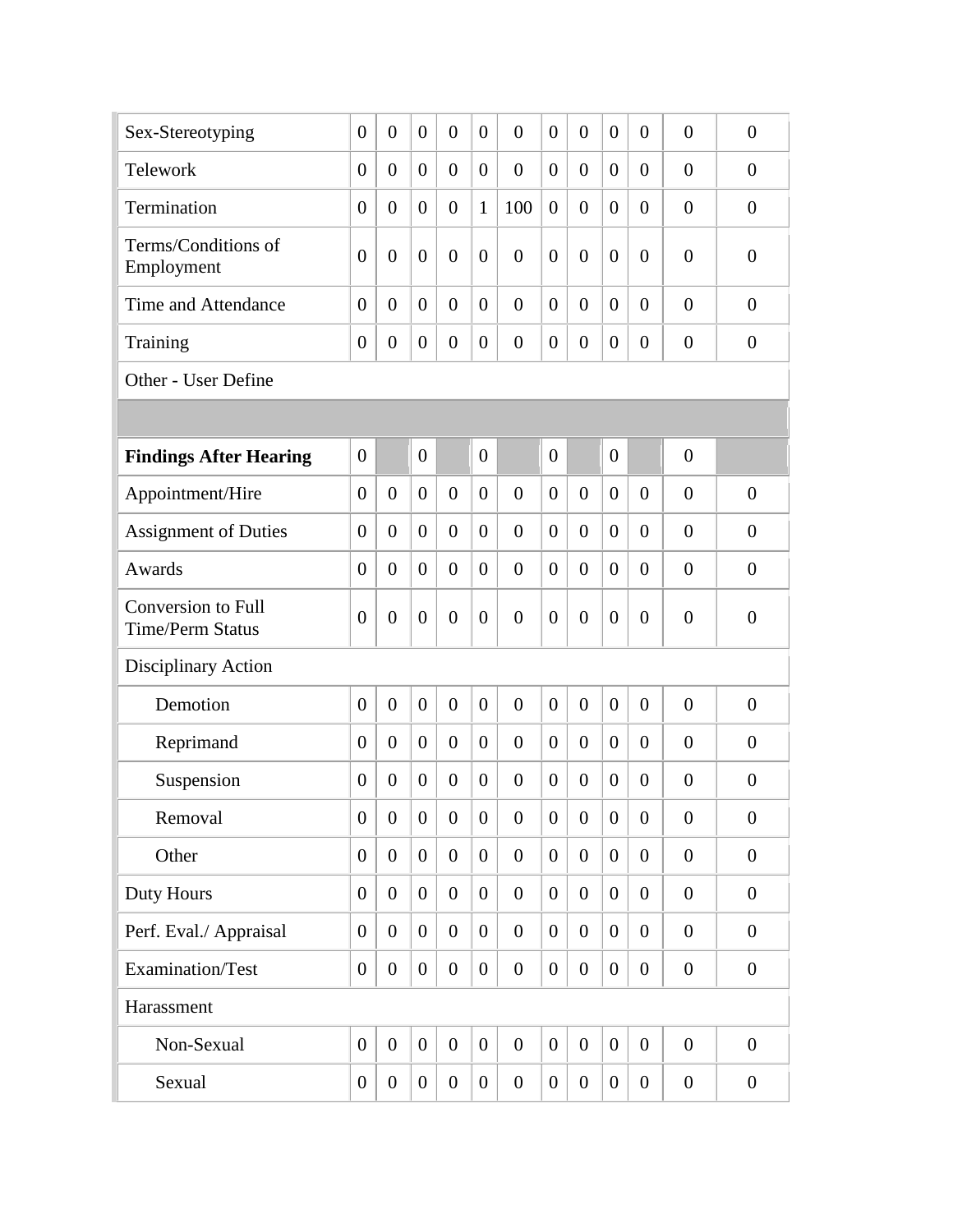| <b>Medical Examination</b>                           | $\theta$         | $\theta$       | $\theta$         | $\overline{0}$   | $\overline{0}$ | $\overline{0}$ | $\overline{0}$ | $\overline{0}$   | $\theta$         | $\overline{0}$   | $\overline{0}$ | $\overline{0}$ |
|------------------------------------------------------|------------------|----------------|------------------|------------------|----------------|----------------|----------------|------------------|------------------|------------------|----------------|----------------|
| Pay including overtime                               | $\overline{0}$   | $\theta$       | $\theta$         | $\overline{0}$   | $\theta$       | $\overline{0}$ | $\theta$       | $\boldsymbol{0}$ | $\theta$         | $\overline{0}$   | $\theta$       | $\theta$       |
| Promotion/Non-Selection                              | $\boldsymbol{0}$ | $\overline{0}$ | $\theta$         | $\boldsymbol{0}$ | $\theta$       | $\overline{0}$ | $\overline{0}$ | $\boldsymbol{0}$ | $\theta$         | $\boldsymbol{0}$ | $\overline{0}$ | $\overline{0}$ |
| Reassignment                                         |                  |                |                  |                  |                |                |                |                  |                  |                  |                |                |
| Denied                                               | $\overline{0}$   | $\overline{0}$ | $\overline{0}$   | $\overline{0}$   | $\overline{0}$ | $\overline{0}$ | $\overline{0}$ | $\boldsymbol{0}$ | $\overline{0}$   | $\boldsymbol{0}$ | $\overline{0}$ | $\overline{0}$ |
| Directed                                             | $\boldsymbol{0}$ | $\overline{0}$ | $\overline{0}$   | $\overline{0}$   | $\theta$       | $\overline{0}$ | $\overline{0}$ | $\boldsymbol{0}$ | $\overline{0}$   | $\boldsymbol{0}$ | $\overline{0}$ | $\overline{0}$ |
| Reasonable Accommodation<br>Disability               | $\overline{0}$   | $\overline{0}$ | $\boldsymbol{0}$ | $\overline{0}$   | $\overline{0}$ | $\overline{0}$ | $\overline{0}$ | $\overline{0}$   | $\overline{0}$   | $\overline{0}$   | $\overline{0}$ | $\overline{0}$ |
| Reinstatement                                        | $\overline{0}$   | $\overline{0}$ | $\overline{0}$   | $\overline{0}$   | $\theta$       | $\overline{0}$ | $\overline{0}$ | $\overline{0}$   | $\overline{0}$   | $\overline{0}$   | $\overline{0}$ | $\overline{0}$ |
| Religious Accommodation                              | $\overline{0}$   | $\overline{0}$ | $\theta$         | $\overline{0}$   | $\theta$       | $\overline{0}$ | $\overline{0}$ | $\overline{0}$   | $\overline{0}$   | $\overline{0}$   | $\overline{0}$ | $\overline{0}$ |
| Retirement                                           | $\overline{0}$   | $\overline{0}$ | $\overline{0}$   | $\overline{0}$   | $\theta$       | $\overline{0}$ | $\overline{0}$ | $\overline{0}$   | $\overline{0}$   | $\overline{0}$   | $\overline{0}$ | $\overline{0}$ |
| Sex-Stereotyping                                     | $\overline{0}$   | $\theta$       | $\theta$         | $\overline{0}$   | $\Omega$       | $\overline{0}$ | $\overline{0}$ | $\overline{0}$   | $\Omega$         | $\overline{0}$   | $\theta$       | $\overline{0}$ |
| Telework                                             | $\overline{0}$   | $\theta$       | $\theta$         | $\overline{0}$   | $\theta$       | $\overline{0}$ | $\overline{0}$ | $\boldsymbol{0}$ | $\overline{0}$   | $\overline{0}$   | $\overline{0}$ | $\overline{0}$ |
| Termination                                          | $\overline{0}$   | $\overline{0}$ | $\theta$         | $\overline{0}$   | $\theta$       | $\overline{0}$ | $\theta$       | $\boldsymbol{0}$ | $\overline{0}$   | $\overline{0}$   | $\overline{0}$ | $\overline{0}$ |
| Terms/Conditions of<br>Employment                    | $\overline{0}$   | $\theta$       | $\boldsymbol{0}$ | $\overline{0}$   | $\theta$       | $\overline{0}$ | $\overline{0}$ | $\overline{0}$   | $\theta$         | $\overline{0}$   | $\overline{0}$ | $\overline{0}$ |
| Time and Attendance                                  | $\overline{0}$   | $\theta$       | $\overline{0}$   | $\overline{0}$   | $\theta$       | $\overline{0}$ | $\overline{0}$ | $\overline{0}$   | $\overline{0}$   | $\overline{0}$   | $\overline{0}$ | $\overline{0}$ |
| Training                                             | $\boldsymbol{0}$ | $\overline{0}$ | $\boldsymbol{0}$ | $\boldsymbol{0}$ | $\overline{0}$ | $\overline{0}$ | $\overline{0}$ | $\boldsymbol{0}$ | $\boldsymbol{0}$ | $\boldsymbol{0}$ | $\overline{0}$ | $\overline{0}$ |
| Other - User Define                                  |                  |                |                  |                  |                |                |                |                  |                  |                  |                |                |
|                                                      |                  |                |                  |                  |                |                |                |                  |                  |                  |                |                |
| <b>Findings Without Hearing</b>                      | $\overline{0}$   |                | $\overline{0}$   |                  | $\mathbf{1}$   |                | $\overline{0}$ |                  | $\overline{0}$   |                  | $\overline{0}$ |                |
| Appointment/Hire                                     | $\overline{0}$   | $\overline{0}$ | $\overline{0}$   | $\overline{0}$   | $\overline{0}$ | $\overline{0}$ | $\overline{0}$ | $\overline{0}$   | $\overline{0}$   | $\theta$         | $\overline{0}$ | $\overline{0}$ |
| <b>Assignment of Duties</b>                          | $\overline{0}$   | $\overline{0}$ | $\overline{0}$   | $\overline{0}$   | $\overline{0}$ | $\overline{0}$ | $\overline{0}$ | $\overline{0}$   | $\overline{0}$   | $\overline{0}$   | $\overline{0}$ | $\overline{0}$ |
| Awards                                               | $\overline{0}$   | $\overline{0}$ | $\overline{0}$   | $\overline{0}$   | $\overline{0}$ | $\overline{0}$ | $\overline{0}$ | $\overline{0}$   | $\overline{0}$   | $\overline{0}$   | $\overline{0}$ | $\overline{0}$ |
| <b>Conversion to Full</b><br><b>Time/Perm Status</b> | $\overline{0}$   | $\overline{0}$ | $\overline{0}$   | $\boldsymbol{0}$ | $\overline{0}$ | $\overline{0}$ | $\overline{0}$ | $\overline{0}$   | $\overline{0}$   | $\overline{0}$   | $\overline{0}$ | $\overline{0}$ |
| Disciplinary Action                                  |                  |                |                  |                  |                |                |                |                  |                  |                  |                |                |
|                                                      |                  |                |                  |                  |                |                |                |                  |                  |                  |                |                |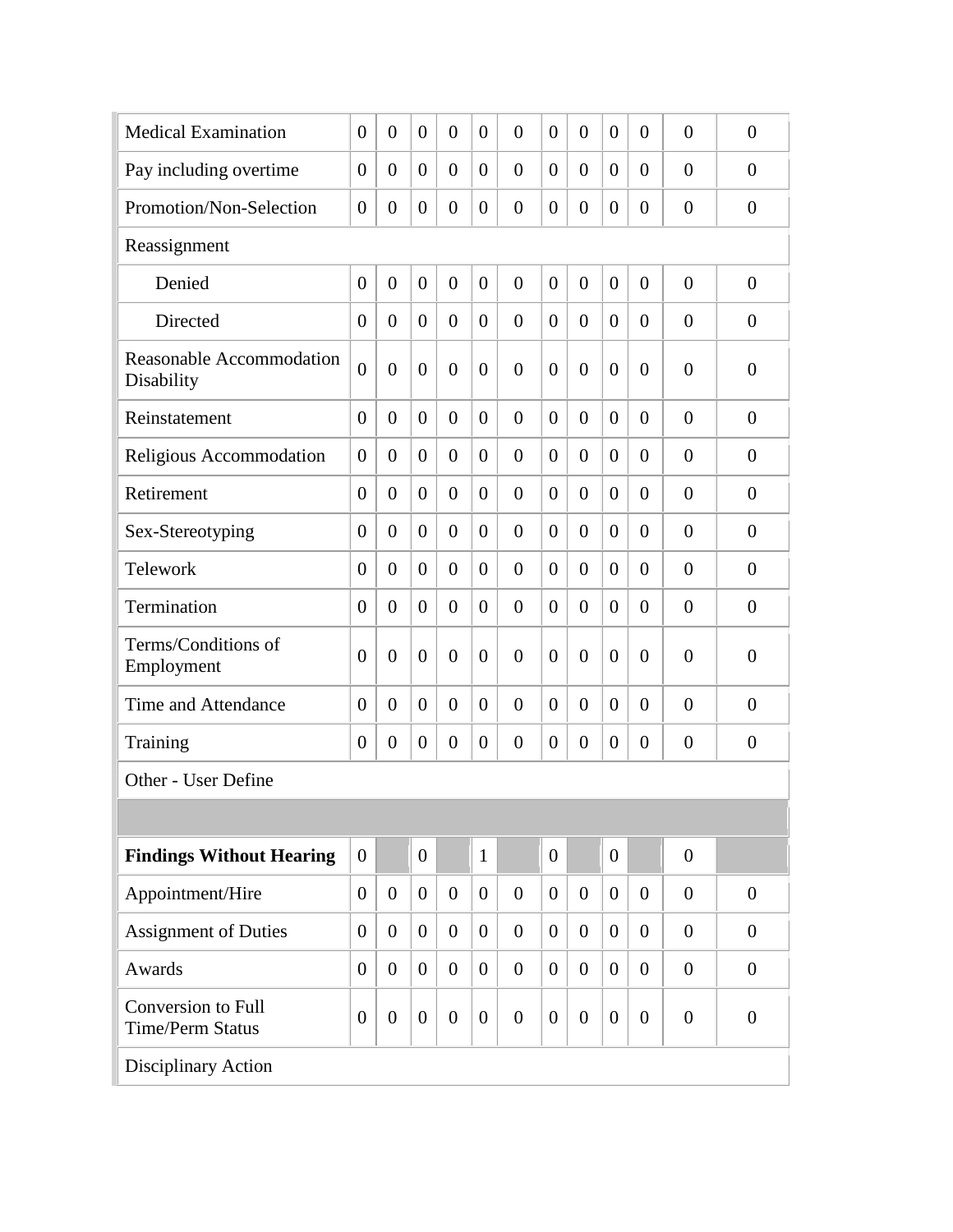| Demotion                                      | $\theta$       | $\overline{0}$   | $\overline{0}$   | $\overline{0}$   | $\overline{0}$ | $\overline{0}$ | $\overline{0}$ | $\overline{0}$   | $\overline{0}$ | $\boldsymbol{0}$ | $\overline{0}$ | $\overline{0}$ |
|-----------------------------------------------|----------------|------------------|------------------|------------------|----------------|----------------|----------------|------------------|----------------|------------------|----------------|----------------|
| Reprimand                                     | $\theta$       | $\overline{0}$   | $\overline{0}$   | $\overline{0}$   | $\overline{0}$ | $\overline{0}$ | $\theta$       | $\overline{0}$   | $\overline{0}$ | $\overline{0}$   | $\overline{0}$ | $\overline{0}$ |
| Suspension                                    | $\theta$       | $\overline{0}$   | $\overline{0}$   | $\theta$         | $\overline{0}$ | $\overline{0}$ | $\overline{0}$ | $\overline{0}$   | $\overline{0}$ | $\overline{0}$   | $\overline{0}$ | $\overline{0}$ |
| Removal                                       | $\theta$       | $\overline{0}$   | $\boldsymbol{0}$ | $\theta$         | $\overline{0}$ | $\theta$       | $\overline{0}$ | $\boldsymbol{0}$ | $\overline{0}$ | $\overline{0}$   | $\overline{0}$ | $\overline{0}$ |
| Other                                         | $\theta$       | $\overline{0}$   | $\overline{0}$   | $\theta$         | $\overline{0}$ | $\overline{0}$ | $\overline{0}$ | $\boldsymbol{0}$ | $\overline{0}$ | $\overline{0}$   | $\overline{0}$ | $\overline{0}$ |
| Duty Hours                                    | $\theta$       | $\overline{0}$   | $\overline{0}$   | $\overline{0}$   | $\overline{0}$ | $\overline{0}$ | $\overline{0}$ | $\boldsymbol{0}$ | $\overline{0}$ | $\overline{0}$   | $\overline{0}$ | $\overline{0}$ |
| Perf. Eval./ Appraisal                        | $\overline{0}$ | $\overline{0}$   | $\overline{0}$   | $\overline{0}$   | $\overline{0}$ | $\overline{0}$ | $\theta$       | $\boldsymbol{0}$ | $\overline{0}$ | $\overline{0}$   | $\overline{0}$ | $\overline{0}$ |
| Examination/Test                              | $\theta$       | $\overline{0}$   | $\overline{0}$   | $\boldsymbol{0}$ | $\overline{0}$ | $\overline{0}$ | $\theta$       | $\overline{0}$   | $\overline{0}$ | $\boldsymbol{0}$ | $\overline{0}$ | $\overline{0}$ |
| Harassment                                    |                |                  |                  |                  |                |                |                |                  |                |                  |                |                |
| Non-Sexual                                    | $\overline{0}$ | $\overline{0}$   | $\overline{0}$   | $\overline{0}$   | $\overline{0}$ | $\overline{0}$ | $\overline{0}$ | $\overline{0}$   | $\overline{0}$ | $\boldsymbol{0}$ | $\overline{0}$ | $\overline{0}$ |
| Sexual                                        | $\theta$       | $\overline{0}$   | $\overline{0}$   | $\overline{0}$   | $\overline{0}$ | $\overline{0}$ | $\theta$       | $\overline{0}$   | $\theta$       | $\overline{0}$   | $\overline{0}$ | $\overline{0}$ |
| <b>Medical Examination</b>                    | $\theta$       | $\overline{0}$   | $\overline{0}$   | $\overline{0}$   | $\overline{0}$ | $\overline{0}$ | $\theta$       | $\overline{0}$   | $\theta$       | $\overline{0}$   | $\overline{0}$ | $\overline{0}$ |
| Pay including overtime                        | $\theta$       | $\overline{0}$   | $\overline{0}$   | $\overline{0}$   | $\overline{0}$ | $\overline{0}$ | $\theta$       | $\overline{0}$   | $\theta$       | $\overline{0}$   | $\overline{0}$ | $\overline{0}$ |
| Promotion/Non-Selection                       | $\overline{0}$ | $\overline{0}$   | $\overline{0}$   | $\overline{0}$   | $\overline{0}$ | $\overline{0}$ | $\theta$       | $\overline{0}$   | $\theta$       | $\overline{0}$   | $\overline{0}$ | $\overline{0}$ |
| Reassignment                                  |                |                  |                  |                  |                |                |                |                  |                |                  |                |                |
| Denied                                        | $\overline{0}$ | $\overline{0}$   | $\overline{0}$   | $\overline{0}$   | $\overline{0}$ | $\overline{0}$ | $\theta$       | $\overline{0}$   | $\overline{0}$ | $\overline{0}$   | $\overline{0}$ | $\overline{0}$ |
| Directed                                      | $\theta$       | $\overline{0}$   | $\overline{0}$   | $\overline{0}$   | $\overline{0}$ | $\overline{0}$ | $\theta$       | $\overline{0}$   | $\theta$       | $\overline{0}$   | $\overline{0}$ | $\overline{0}$ |
| <b>Reasonable Accommodation</b><br>Disability | $\overline{0}$ | $\overline{0}$   | $\overline{0}$   | $\overline{0}$   | $\overline{0}$ | $\theta$       | $\overline{0}$ | $\overline{0}$   | $\overline{0}$ | $\theta$         | $\overline{0}$ | $\overline{0}$ |
| Reinstatement                                 | $\overline{0}$ | $\overline{0}$   | $\overline{0}$   | $\overline{0}$   | $\theta$       | $\overline{0}$ | $\overline{0}$ | $\overline{0}$   | $\theta$       | $\overline{0}$   | $\overline{0}$ | $\overline{0}$ |
| Religious Accommodation                       | $\overline{0}$ | $\boldsymbol{0}$ | $\boldsymbol{0}$ | $\overline{0}$   | $\overline{0}$ | $\overline{0}$ | $\mathbf{0}$   | $\boldsymbol{0}$ | $\theta$       | $\overline{0}$   | $\overline{0}$ | $\overline{0}$ |
| Retirement                                    | $\overline{0}$ | $\boldsymbol{0}$ | $\boldsymbol{0}$ | $\overline{0}$   | $\overline{0}$ | $\overline{0}$ | $\overline{0}$ | $\boldsymbol{0}$ | $\theta$       | $\boldsymbol{0}$ | $\overline{0}$ | $\overline{0}$ |
| Sex-Stereotyping                              | $\theta$       | $\boldsymbol{0}$ | $\boldsymbol{0}$ | $\overline{0}$   | $\overline{0}$ | $\overline{0}$ | $\overline{0}$ | $\boldsymbol{0}$ | $\overline{0}$ | $\boldsymbol{0}$ | $\overline{0}$ | $\overline{0}$ |
| Telework                                      | $\theta$       | $\boldsymbol{0}$ | $\boldsymbol{0}$ | $\overline{0}$   | $\overline{0}$ | $\overline{0}$ | $\overline{0}$ | $\boldsymbol{0}$ | $\overline{0}$ | $\boldsymbol{0}$ | $\overline{0}$ | $\overline{0}$ |
| Termination                                   | $\overline{0}$ | $\overline{0}$   | $\boldsymbol{0}$ | $\overline{0}$   | $\mathbf{1}$   | 100            | $\overline{0}$ | $\boldsymbol{0}$ | $\theta$       | $\boldsymbol{0}$ | $\overline{0}$ | $\overline{0}$ |
| Terms/Conditions of<br>Employment             | $\overline{0}$ | $\overline{0}$   | $\overline{0}$   | $\overline{0}$   | $\mathbf{0}$   | $\overline{0}$ | $\mathbf{0}$   | $\boldsymbol{0}$ | $\overline{0}$ | $\boldsymbol{0}$ | $\overline{0}$ | $\overline{0}$ |